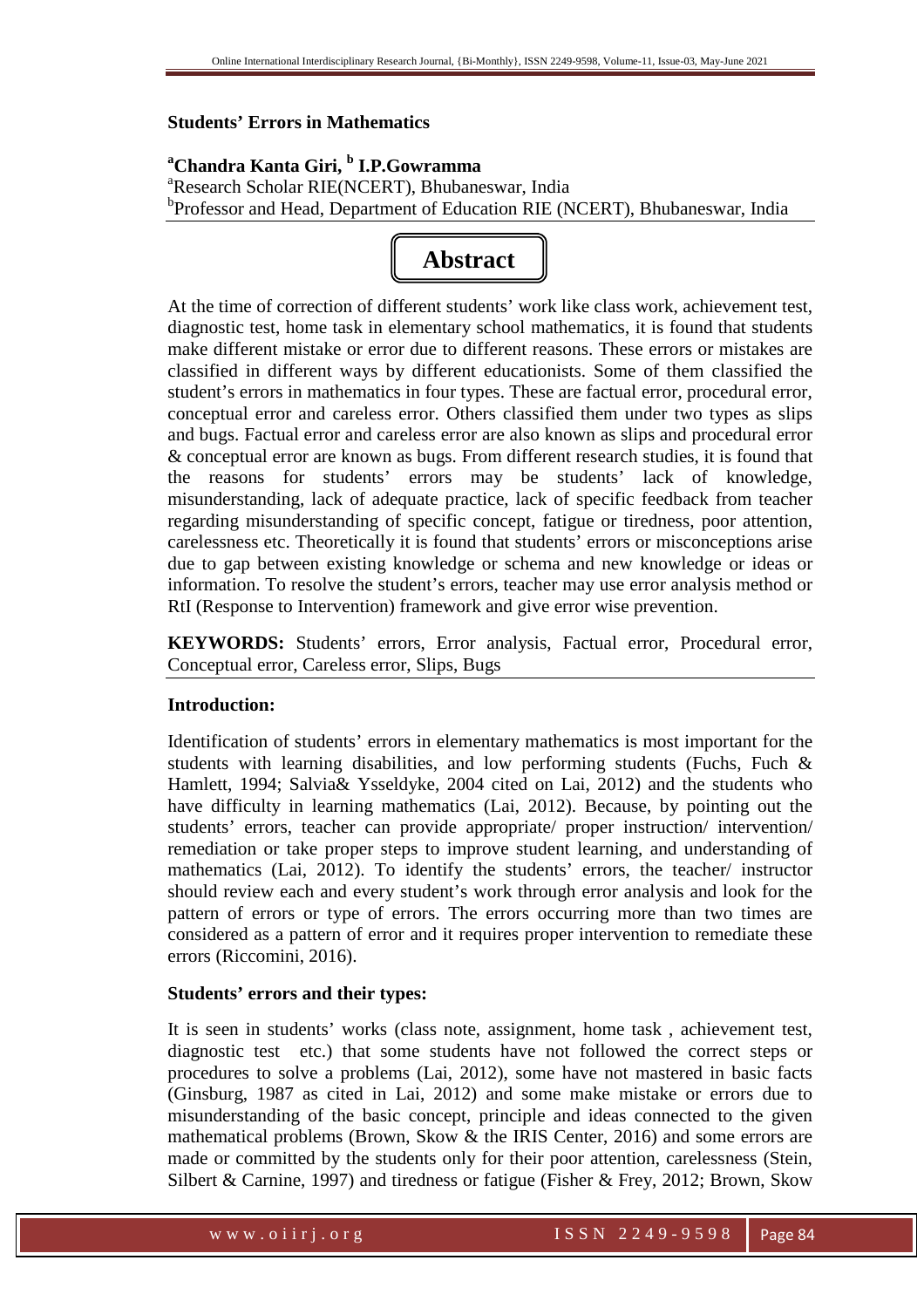& the IRIS Center, 2016). All the errors made by the students are classified in different ways-

### **Classification of errors -I**

According to Lai, 2012; Fisher & Frey, 2012, Riccomini, 2014; Brown, Skow & the IRIS Center, 2016 et.al students' errors may be classified in four types

- 1) Factual error
- 2) Procedural error
- 3) Conceptual error
- 4) Careless error

**Factual errors** are made by the students when they cannot recall the required facts related to the given problems or they have not mastered in the basic facts related to the given problems (Ginsburg, 1987 as cited in Lai, 2012). It may happen due to lack of factual information like vocabulary, digit identification, place value identification etc. (Brown & Skow, 2016).

**Procedural errors** arise when students do not follow the correct steps or procedures to solve a given problem (Lai, 2012). i.e., it happens when a studentincorrectly applies a rule or an algorithm to solve a problem (Brown, Skow & the IRIS Center, 2016).

**Conceptual error,**the most important and serious error made by the student is **conceptual error**. This type of error occurs due to not understanding the specific math concept (Ginsburg, 1987 as cited in Lai, 2012) or it may happen due to misconception or a faulty understanding of the related or concerned principles and ideas connected to the problems(Brown, Skow & the IRIS Center, 2016). It may look like procedural error (Ginsburg, 1987 as cited in Lai, 2012). So, it is difficult to differentiate between them (Rittle-Johnson, Siegler & Alibali, 2001; Riccomini, 2014). Therefore it is important to know that conceptual knowledge is knowing the relationship between or among the related concepts (Wearne & Hiebert, 1988) and an understanding of why an algorithm (series of steps to solve a problem) or procedures work to solve a problem (Hiebert & Wearne, 1986 ; Bauer, 2016) on the other hand procedural knowledge is knowing a series of steps (algorithm) or techniques that a student follow to find the answer of a problem or completing a task not rich in relationship (Bauer, 2016 ; Hiebert, 1992).

**Careless error**is committed in spite of sufficient concept, skills and factual knowledge, by students due to poor attention and carelessness (Stein, Silbert & Carnine, 1997) or and tiredness or fatigue (Fisher & Frey, 2012; Brown, Skow & the IRIS Center, 2016). This type of error is called **careless error.** 

# **Classification of errors -II**

But Ketterlin-Geller & Yovanoff (2009) and Ginsburg (1987 as cited in McCall, 1999) classified the students' errors only in two types-

- 1. Slips
- 2. Bugs

**Slips** are random errors in students declarative or procedural knowledge that are not the result of inherent misunderstanding in the domain". (Ketterlin-Geller and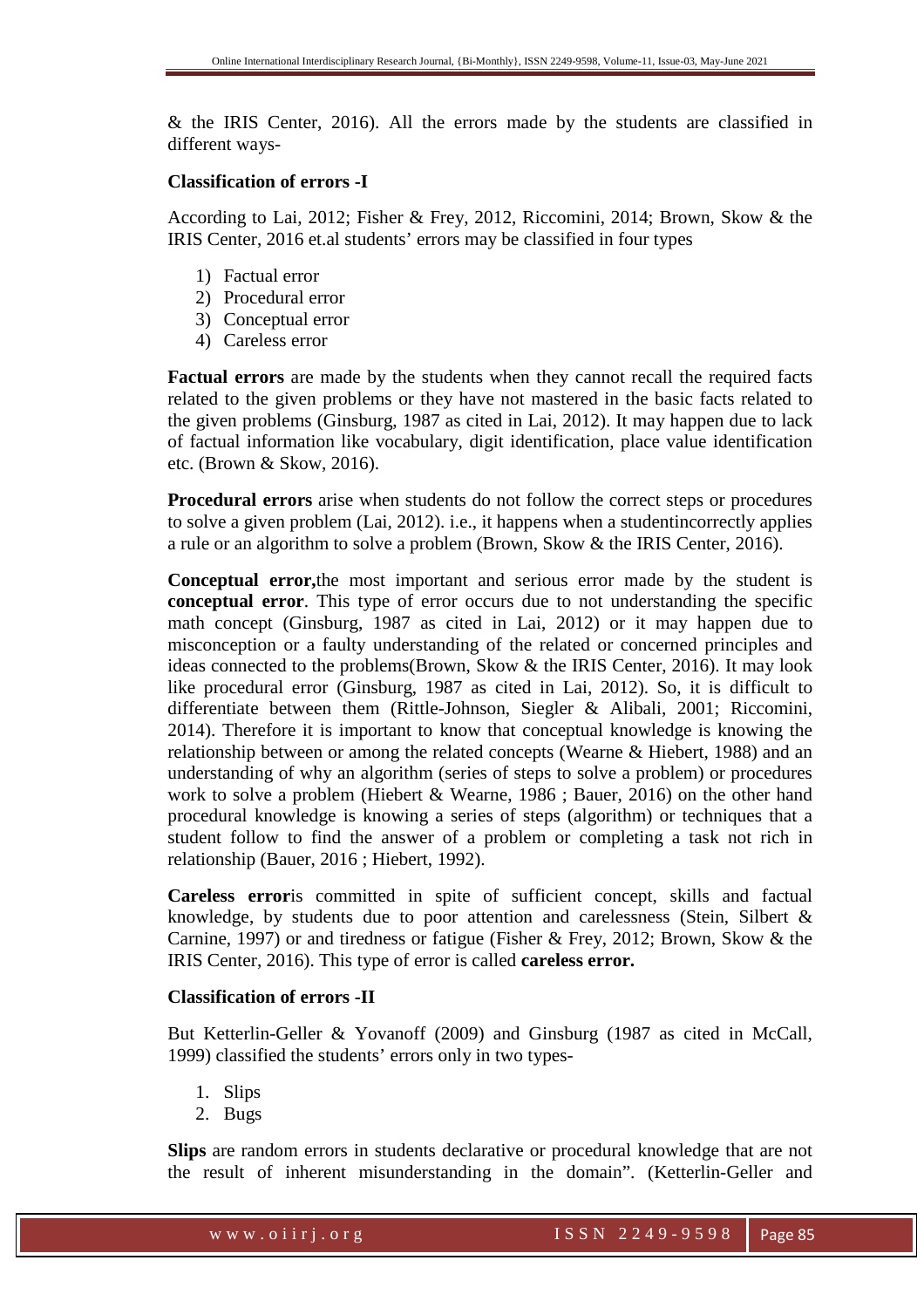Yovanoff ,2009). Slips may arise due to memory deficits, impulsivity or visual-motor integration problem and also it is easier to identify (Lai, 2012) and it may be possible to fully recover or overcome from this kind of error through proper instruction or remediation provided by the subject teacher or instructor.

**Bugs**represent persistent misconceptions about domain specific knowledge or skills that consistently interfere with students' demonstration of their abilities (Ketterlin-Geller and Yovanoff ,2009). Bugs are more serious error than slips and it is more difficult to identify (Lai, 2012) and also to overcome. According to Ginsberg (1987; cited in Newton, 2015) students can self-correct the slips but students need help to correct the bugs. Since factual errorand careless error are not arising due to inherent misunderstanding and students can self-correct, so these errors are known as 'slips' (Ginsberg 1987; cited in Newton, 2015). Since procedural & conceptual knowledge are intertwined components such that these are complement to each other (Lai & Murray, 2012) and conceptual error and procedural error occur due to persistent misconceptions about the math concept and consistently interfere with students' demonstration of their abilities (Ketterlin-Geller and Yovanoff ,2009) and students need help to correct. So, this type of error comes under bugs. (Ginsberg 1987; cited in Newton, 2015).

# **Possible reasons of student errors:**

From the several researches it is found that there are several reasons for which students make different mistakes or errors. Students' lack of knowledge or misunderstanding (Hudson & Miller, 2006; Fisher & Frey, 2012; Riccomini, 2014), misconceptions or a faulty understanding of the principles and ideas related to the mathematical problem (Brown & Skow, 2016), lack of adequate practice, lack of specific feedback from teachers regarding misunderstanding of specific concept of the students, mathematics anxiety of the students etc. (Lai, 2012) are the possible reasons. Not every error made by the student are happened only due to lack of knowledge or skills. Sometimes it is simply because of students are fatigued or distracted (Fisher & Frey, 2012) or because of poor attention and carelessness (Stein, Silbert & Carnine, 1997). It may happen because of poor vocabulary knowledge, limited reading skill, inability to identify relevant information, lack of prior knowledge. (Brown, Skow & the IRIS Center, 2016).

#### **Theoretical background of student errors and misconceptions:**

According to Piaget(as cited in Sarwadi & Shahrill, 2014)knowledge is not constructed only from experiences. It constructs through the combination of experience and present knowledge structure or existing schema of a child. Child's mental structure or schemata are constructed through two mental processes. These are assimilation and accommodation. Assimilation is a process by which new ideas or information or concepts are fitted directly with the existing schema (i.e., what a child already knows) without any change. On the other hand, when it is not possible to fit the new ideas or information directly with the existing schema of a child then accommodation process work. That is, by this process existing schema has to be restructured to fit the new ideas or information. So, child's present knowledge or existing schemata determine what will be learned by them from experiences.

Mathematics learning is cumulative in nature. i.e., there is a link between previous knowledge and newly gained knowledge. Therefore, if a child is unable to assimilate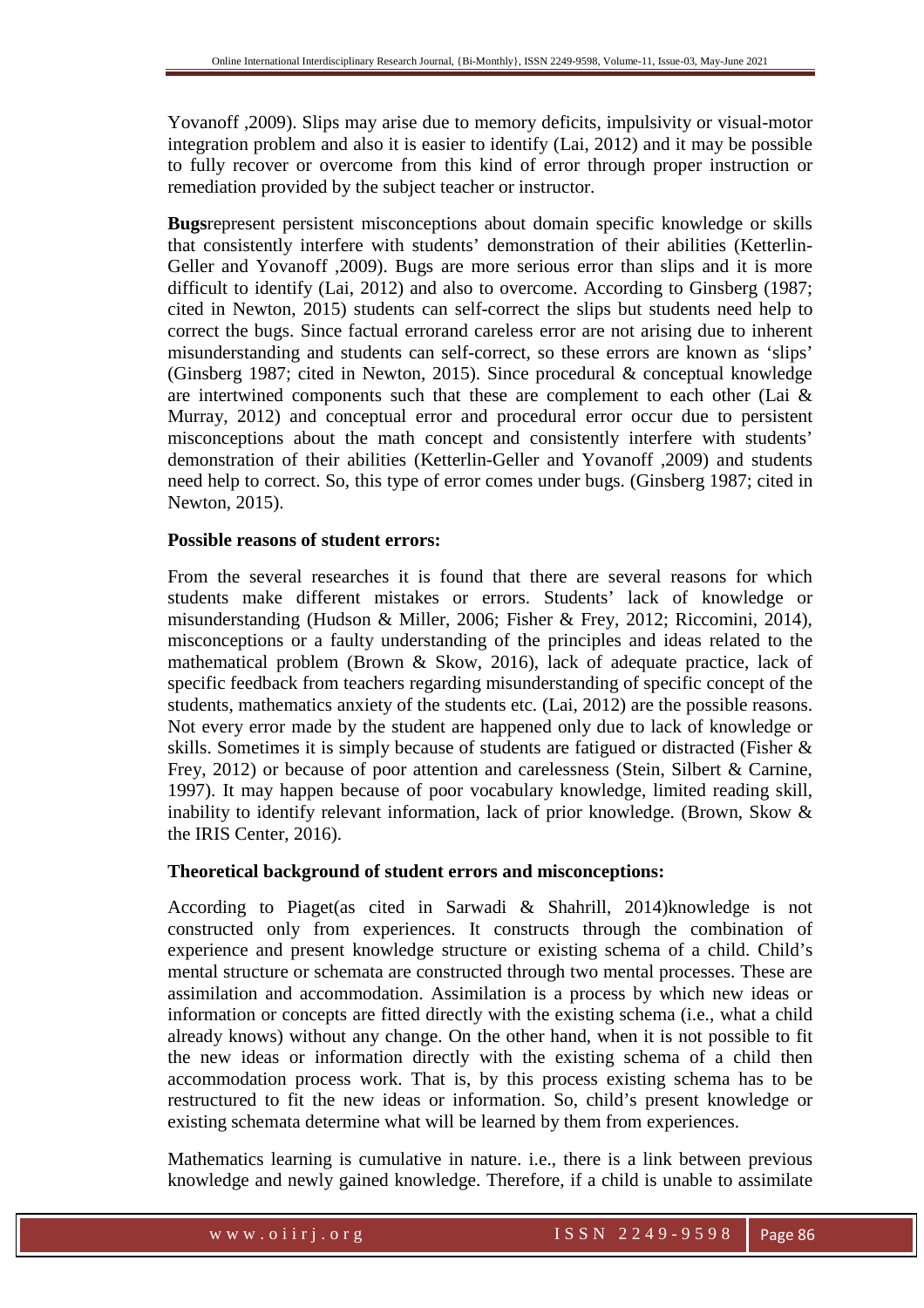as well as accommodate then there is a gap between previous knowledge and new knowledge. This gap lead to students' mathematical errors and misconceptions. But students' errors or misconceptions are not always bad. It is a part of knowledge construction and learning process. But for smooth academic progress it is important that it is dealt with diagnostically.

#### **Identification of students' errors:**

Teacher/educationist/researcher may comparethefollowingerror wise symptoms with the wrong response in students' work to determine different types of error made by them.

#### **Careless error:**

Since this kind of error arise due to working fast, poor attention, carelessness, (Stein, Silbert & Carnine, 1997; Math Greek Mama, 2016) tiredness, fatigue etc. (Fisher & Frey, 2012) So, following kind of mistake may happen in students' wrong responses.

- i) Wrongly or incorrectly copying the numbers from the problems at the time of starting the solution of a problem.Not follow the directions or instructions of the given problems in the questions paper.(Math Greek Mama, 2016)
- ii) Dropping the mathematical signs. (Math Greek Mama, 2016)
- iii) Sometimes asking for one question but answer is given for another question or more questions.(Khan Academy, 2019)
- iv) Use of improper unit. (The Asian Parent, n.d.)

#### **Factual error:**

The incorrect responses come under factual error if the following errors are found in students' work sheet that students

- i) Do not know or recall the meaning of mathematical vocabulary and terminology.
- ii) Do not identify digits and sign.
- iii) Making counting error.
- iv) Use incorrect formula.
- v) Do not identify place value.
- vi) Making mistake or error in computation.
- vii) Do not know or have not mastered in basic number facts with relation to addition, subtraction, multiplication and division like  $4+2=5$ ,  $4\times2=5$ , 5-4=3,  $8 \div 4 = 3$  etc.

(Riccomini, 2016; Brown, Skow & the IRIS Center, 2016)

# **Procedural error:**

The mistake or error made by the students comes under procedural error if the following types of errors are found in students' work

- i) Unable to use or follow the correct steps or procedure to solve a problem. (Lai, 2012).
- ii) Unable to use a formula or step by step procedure for solving a problem (Riccomini, 2016).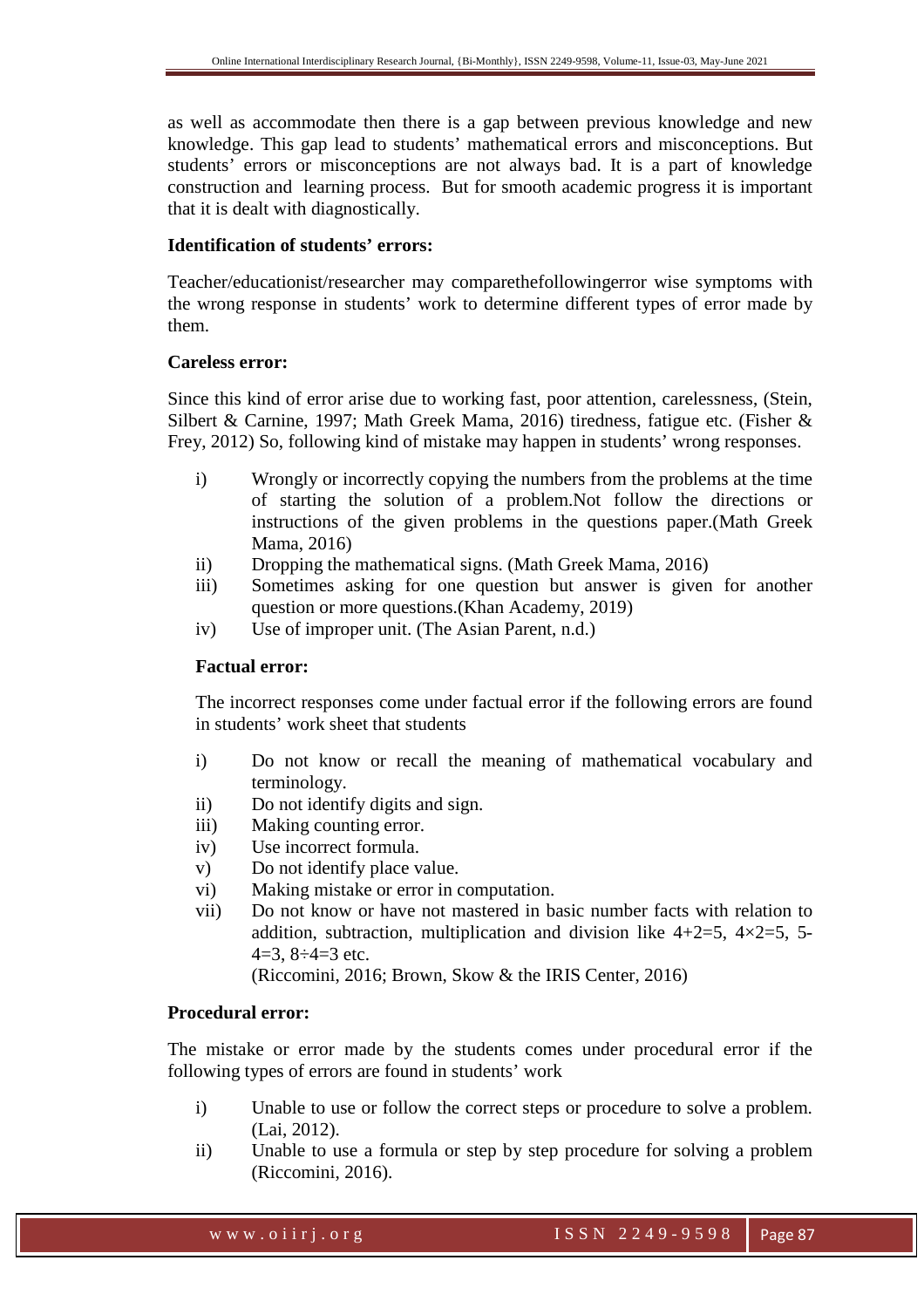- iii) Incomplete calculation. (Muthukrishnan, Kee & Sidhu, 2019).
- iv) Forgetting to regroup (carry) when adding, subtracting or multiplying (Brown, Skow & the IRIS Center, 2016).
- v) Unable to regrouping with 0 (zero)

For example,

2 0 4

$$
\begin{array}{c}\n -41 \\
\hline\n 243\n \end{array}
$$

Here subtracts the 0 (zero) from 4 instead of borrowing.

vi) Unable to correct alignment. (Riccomini, 2016)

#### **Conceptual error:**

Wrong responses or wrong answer given by the students are come under conceptual error when student make the following type of mistake in their work sheet.

- i) They use incorrect logic to solve any problem (Math Greek Mama, 2016)
- ii) It may be possible that all computations are correct in each step but still get the wrong answer. (Math Greek Mama, 2016)
- iii) Misunderstanding of place value. i.e., students are unable to put the digit in appropriate place value position when they solve this kind of problems(Brown, Skow & the IRIS Center, 2016)
- iv) Students always subtract the lesser number from greater number in every situation where it is not required. (Brown, Skow & the IRIS Center, 2016) For example,
	- 2 5 3
	- 1 7 5

1 2 2

 $\overline{\phantom{a}}$  , we can assume that the contract of  $\overline{\phantom{a}}$ 

Here subtracts the 3 from 5 and 5 from 7 instead of borrowing.

vii) Skip regrouping (carry) when needed (Muthukrishnan, Kee & Sidhu, 2019).

```
For example,
```

```
 7 6
```

```
 + 5 
__________________
```

$$
7\;1
$$

Here add6 with 5 but do not carry 1 to next step.

viii) Inappropriate generalization (Irwin &Britt, 2004 as cited in Lai & Murray, 2014).

For example, students have misconception that always less number is subtracted from greater number

For example,

2 5 3

 $-175$ 

```
 __________________ 
       1 2 2
```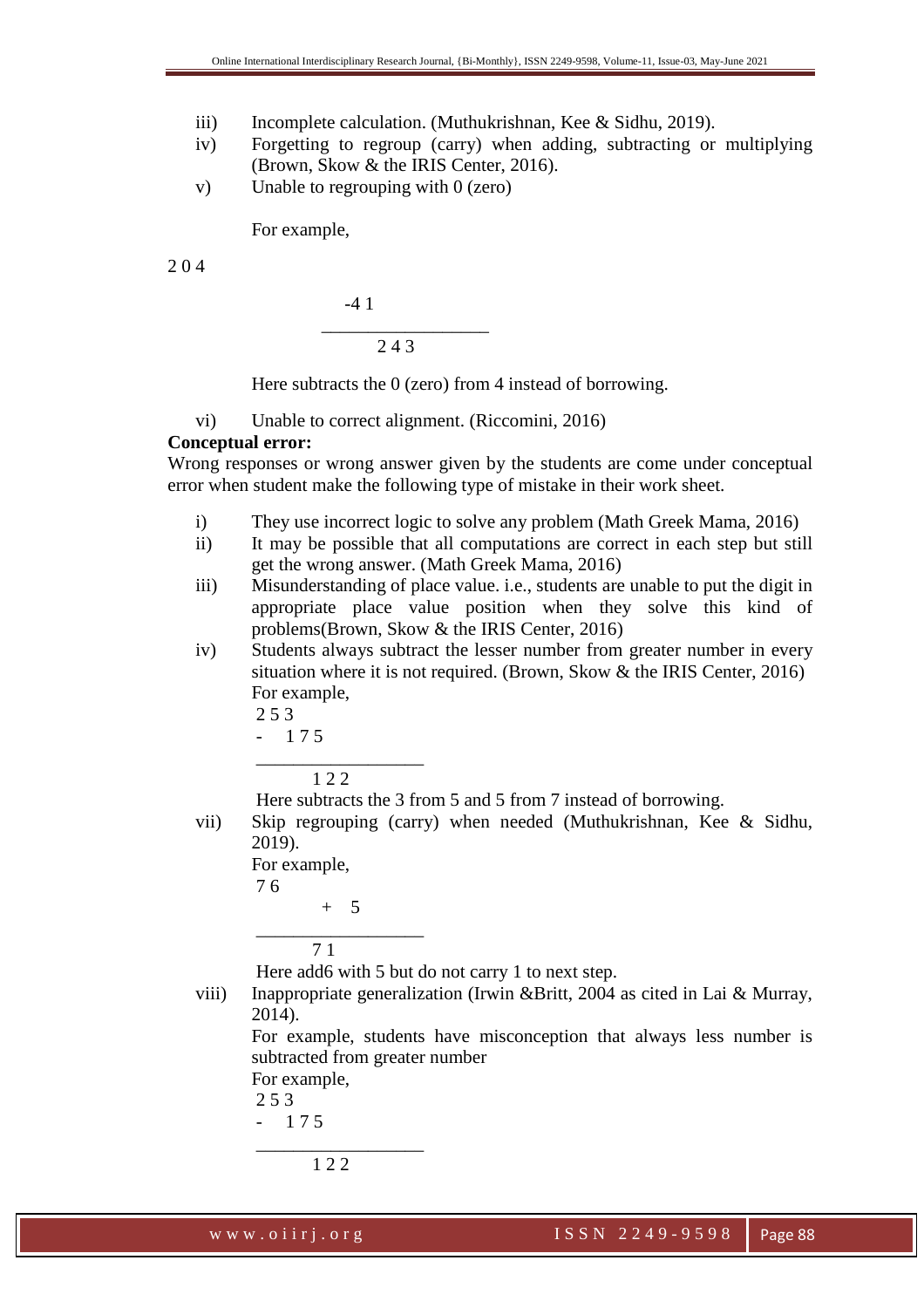Here subtracts the 3 from 5 and 5 from 7 instead of borrowing.

- ix) Overgeneralization of the principle or rule that "Division always make smaller", "the dividend must be larger than the divisor" (Bell, Fischbein  $\&$ Greer,1984; Okazaki & Koyama, 2005).
- x) Unable to choose a correct operation for a word problem. (Tirosh & Glover, 1989; Graeber & Tirosh, 1990).

# **Prevention of studenterrors:**

There are different ways found in different research studies to resolve the students' error in elementary mathematics. Some of the ways are discussed here-

- 1. **Through error analysis:**Every student's workisreviewed, identified and looked for error patterns or types. Then analyse theprobable causes of the errors. After this teacher should provide proper remediation to overcome the errors made by the students (Lai, 2012). Riccomini (2016) echoessimilar things. That is at first find out or identify the errors through error analysis of the student's independent work. Then categorize the student's errors into factual error, procedural error, conceptual error and careless error or slips and bugs and then look for error patterns that is errors occurring more than two times then provide appropriate intervention. Brown, Skow & the IRIS Center (2016) stated four steps to conduct an error analysis. These four steps are step-1-collect data, step-2-identify error patterns, step-3- determine reasons for errors and step-4 is, use the data to address error patterns. In this last step teacher should decide the proper instructional strategy to reduce causes of their errors or deficits or misunderstanding.
- 2. **Through RtI(Response to Intervention) frame work** given by Gersten, Beckmann, Clarke, Foegen, Marsh, Star & Witzel(2009), three levels of interventions are given to the students who are struggling with mathematics on the basis of evidence-based recommendation. These three levels are Tier-1, Tier-2 and Tier-3. Tier-1 is the mathematics instruction that all students in a classroom receive.In tier-2 interventions, schools provide additional assistance for those who do not progress adequately in tier-1. Tier-3 interventions are provided to the students who are not adequately progressing or benefiting from tier-2 intervention. The RtI frame work or three tiers of Response to Intervention is like a pyramid where tier-1 is in the bottom and tier-3 is in the top of the pyramid as given below diagrammatically.



3. **Error wise prevention** may be given. That is, at first teacher should find out what type of error (i.e., careless error, factual error, procedural error and conceptual error) are made by the students. Then teacher should give the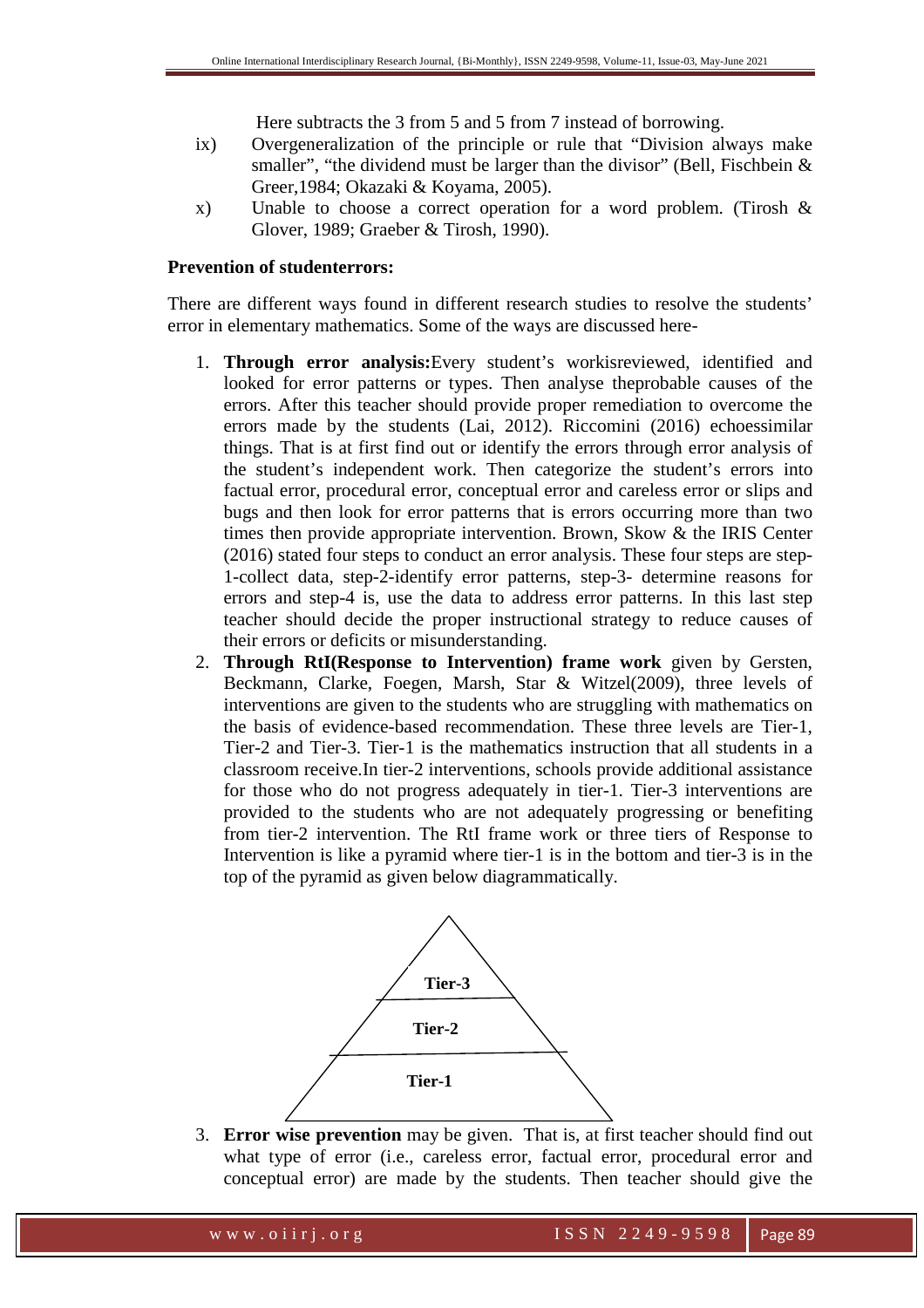remediation according to their error. Error wise probable prevention are as follows

### **i) For careless error:**

- **a)** Before moving to the solution double read or carefully read the question and under line what will be found out.
- **b)** Circle the key words or information in the problems on the questions paper. (Math Greek Mama, 2016).
- **c)** Since careless error may arise due to working fast, student may slow down the speed of their work and do carefully (Math Greek Mama, 2016) or use time management procedure (The Asianparent, n.d)the total working time or examination or test time are distributed as how much time spent for reading the questions, how much time is taken to give the answer to each question, how much time is taken to finish up the all questions and how much time is taken to revise the answers of all questions.
- **d)** Do not do many steps in the mind or head (Ian, 2002as cited in Peterson, 2018). Or do not skip many steps at once (Khan Academy, 2019).
- **e)** Always check the answer (Ian, 2002as cited in Peterson, 2018)
- **f)** Students should keep the record of their mistakes (Ian, 2002as cited in Peterson, 2018).
- **g)** Carefully use the proper unit in proper place. (The Asianparent, n.d)
- **h)** Learn from previous mistakes. (Rick, n.d. as cited in Peterson, 2018)
- **i)** Make a habit to determine what is given and what are asked to find in the questions. (Rick, n.d. as cited in Peterson, 2018)

# **ii) For factual error:**

- **a)** Slow down the working speed and working more carefully. (Math Greek Mama, 2016)
- **b)** Check the answer after solving each problem if the final answer is wrong. i.e., students should go through the solution again to check the computational error. (Math Greek Mama, 2016)

# **iii) Procedural error:**

- **a)** After determining the procedural error teacher should teach explicitly the steps to complete the math problems and then increase the speed with which the problems are complied. (Burns & Klingbeil, 2010as cited in Burns, 2011)
- **b)** Repeated practices.
- **c)** Problem-solving approaches followed by appropriate learning methods. (Nuraini, Cholifah & Laksono, 2018)
- **d)** Matching math intervention should be given and avoid mismatched intervention (i.e., conceptual intervention for a student who need a procedural intervention). Burns, 2011)

# **iv) Conceptual error:**

**a)** After determining the conceptual error or understanding of a particular math concept or skills of the students, teacher should teach this math skill with manipulative items and then student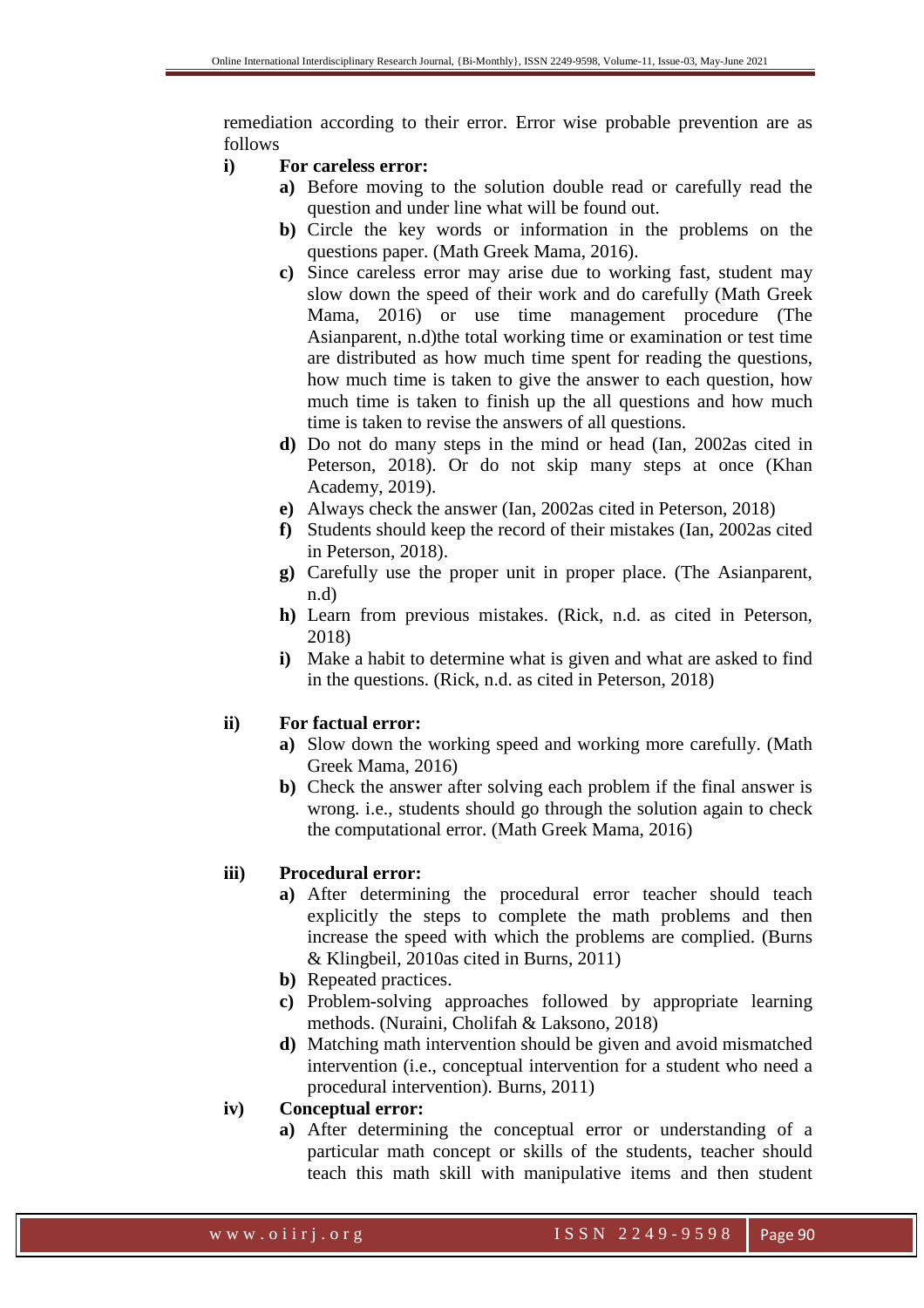should be allowed to independently practice this skill. (Burns & Klingbeil, 2010 as cited in Burns, 2011)

- **b)** Teaching the concept in deferent ways. (Math Greek Mama, 2016)
- **c)** By offering a suitable learning model like problem-solving models, the conceptual errors that often occur in students' mathematical work sheet will be minimised (Nuraini, Cholifah & Laksono, 2018)
- **d)** To develop good concepts, good examples are required for corresponding concept. (Skemp, 1976 as cited in Sarwadi & Shahrill, 2014)
- **e)** Matching math intervention should be given and mismatched intervention should be avoided (i.e., procedural intervention for a student who need a conceptual intervention). (Burns, 2011)

#### **Conclusion:**

Errors made by the students do not always show the weakness of the students rather it is an opportunity to a student to get a deeper knowledge on this concept.Errors made by students are a part of a learning process if it is examined diagnostically. On the other hand, identification and analysis of students' error are the powerful mechanism for understanding students' mathematical thinking (An & Wu, 2012 cited in Lai & Murray, 2014)So, as a teacher or researcher our primary aim should be to examine each and every students' written work diagnostically and look for pattern of their errors. Such that we can find out the probable cause of errors and misconceptions and develop proper strategies to prevent students' error and misconception through the connection or making a bridge between existing knowledge and new ideas. For these reasons severalresearchers and educationist (Riccomini, 2005; Sherman, Richardson & Yard, 2005; Yong et al, 2011) concluded that error analysis is an important skill to a teacher for teaching mathematics. But unfortunately, it is shown in different research studies that teachers are not equipped to design and implement proper educational or teaching intervention based on the students' errors (Riccomini, 2005) and teacher feel difficulty to distinguish betweenprocedural error and conceptual error(Rittle-Johnson, Siegler & Alibali, 2001; Riccomini, 2014) or 'slips' and 'bugs' (Ketterlin-Geller and Yovanoff ,2009). So, curriculum maker, educationist, teacher educators should consider the diagnostic value of students' errors and error analysis and addressed it within the syllabus of teacher education programmes (Herholdt & Sapire, 2014).

#### **References**

Bauer, S.W. (2016, June 22). Conceptual & Procedural Math: What's the Difference? *Well Trained Mind.* Retrieved from https://welltrainedmind.com/a/concepturalprocedural-math-what-the-difference/

Brown, J., Skow, K. & the IRIS Center (2016). *Mathematics: Identifying and addressing student errors.* Retrieved from https://iris.peabody.vanderbilt.edu/wpcontent/uploads/pdf\_case\_studies/ics\_matherr.pdf

Burns, M.K. & Klingbeil, D.A (2010). Assessment of academic skills in math within a problem-solving model. In R. Ervin, G. Gimpel, E.Daly III, K. Merrell (Eds.), *Practical handbook of school psychology* (pp.86-98). New York, NY: Guilford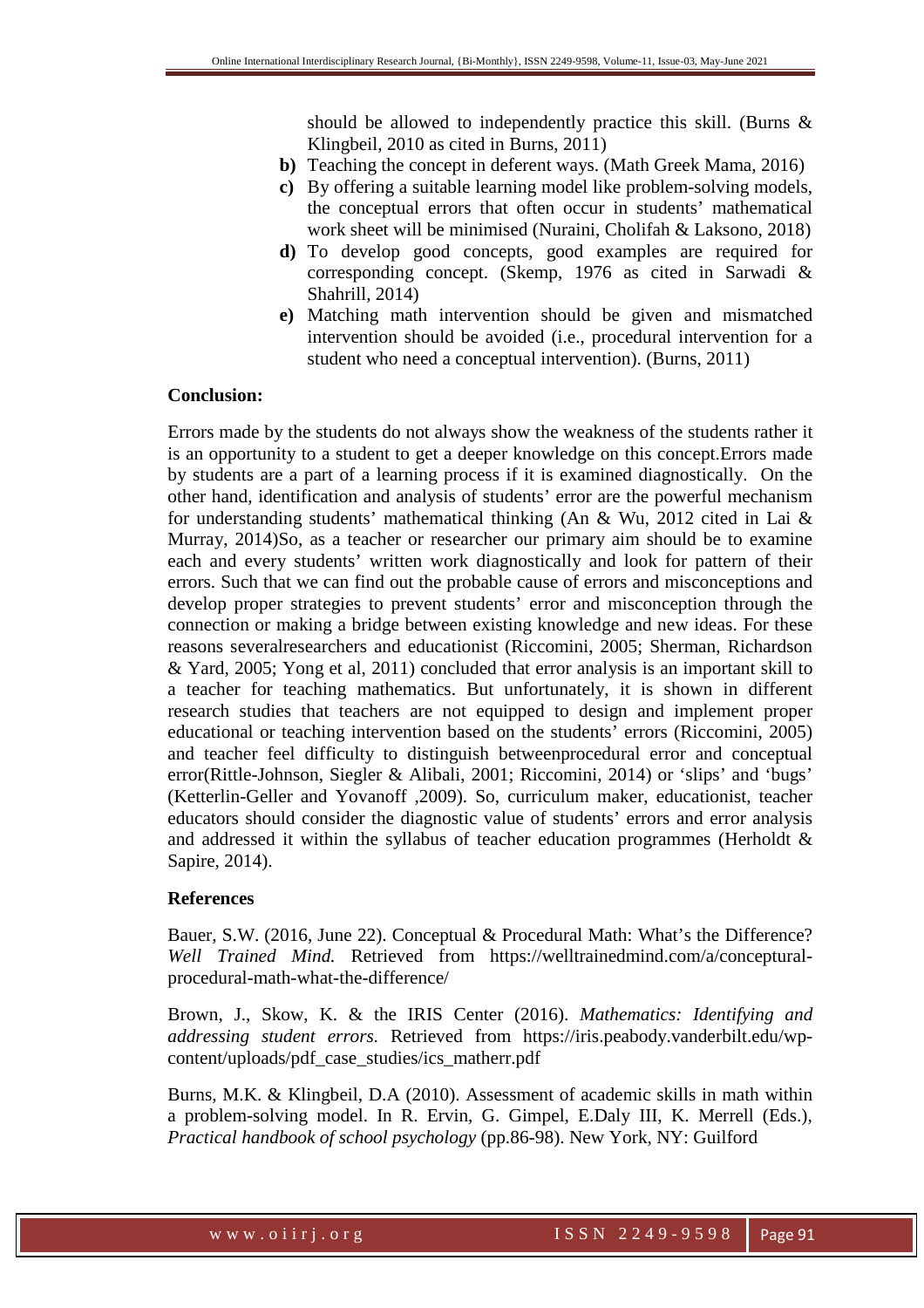Burns, M.K. (2011). Matching Math Intervention to Students' Skill Deficits: A Preliminary Investigation of a conceptual and Procedural Heuristic. *Assessment for Effective Intervention*  $XX(X)$  1-9. Retrieved from http://www.sagepus.com/journalspermissions.nav and http://aei.sagepus.com

Fisher, D., & Frey, N. (2012). Making time for feedback. *Feedback for Learning*, 70(1), 42-46.

Fuchs, L.S., Fuchs, D. & Hamlett, C.L. (1994). Strengthening the connection between assessment and instructional planning with experts' systems. *Exceptional children*, 61(2), 138-146

Gersten, R., Beckmann, S., Clarke, B., Foegen, A., Marsh, L., Star, J. & Witzel, B. (2009). *Assisting students struggling with mathematics: Response to Intervention (RtI) for elementary and middle schools (NCEE 2009-4060).* Washington, DC: National Center for Education Evaluation and Regional Assistance, Institute of Education Sciences, U.S. Department of Education. Retrieved from http://ies.ed.gov/ncee/wwc/publications/practiceguides/

Graeber, A.O., & Tirosh, D. (1990). Insight fourth and fifth grades brings to multiplication and division with decimals. *Educational studies in mathematics*, 21(6), 565-588

Herholdt, R. & Sapire, I. (2014). An error analysis in the early grades' mathematics-A learning opportunity? *South African Journal of Childhood Education*; 2014 4(1): 42-60; ISSN: 2223-7674.

Hiebert, J. & Wearne, D. (1986). Procedures Over Concept: The acquisition of decimal number knowledge. In J. Hiebert (Ed), *Conceptual and procedural knowledge: The case of mathematics* (pp 199-223). Hillsdale, NJ: L. Erlbaum Associates.

Hiebert, J. (1992). Mathematical, Cognitive and instructional analysis of decimal fraction. In G. Leinhardt, R. Putnam & R.A. Hattrup (Eds) *Analysis of arithmetic for mathematics teaching* (pp 283-321). Hillsdale, NJ: L.Erlbaum Associates.

Hudson, P. & Miller, S. (2006). *Designing and Implementing Mathematics Instruction for students with Diverse Learning Need.* Boston: Allyn & Bacon.

Ketterlin-Geller, L.R. & Yovanoff, P. (2009). Diagnostic assessment in mathematics to support instructional decision making. *Practical Assessment, Research & Evaluation.* 14(16). Retrieved from http://pareonline.net/getvn.asp?v=14&n=16

Lai, C.F. (2012). Error Analysis in Mathematics. *Behavioral Research and Teaching*. University of Oregon, 175 Education 5262 University of Oregon, Eugene. Retrieved from http://brt.uoregon.edu

Lai, M.Y. & Murray, S. (2012). Teaching with Procedural Variation: A Chinese way of promoting deep understanding of mathematics*. International Journal of Mathematics Teaching and Learning.* 

Lai, M.Y. & Murray, S. (2014). What do Error Patterns tell us about Hong Kong Chinese and Australian students' Understanding of Decimal Numbers? *International*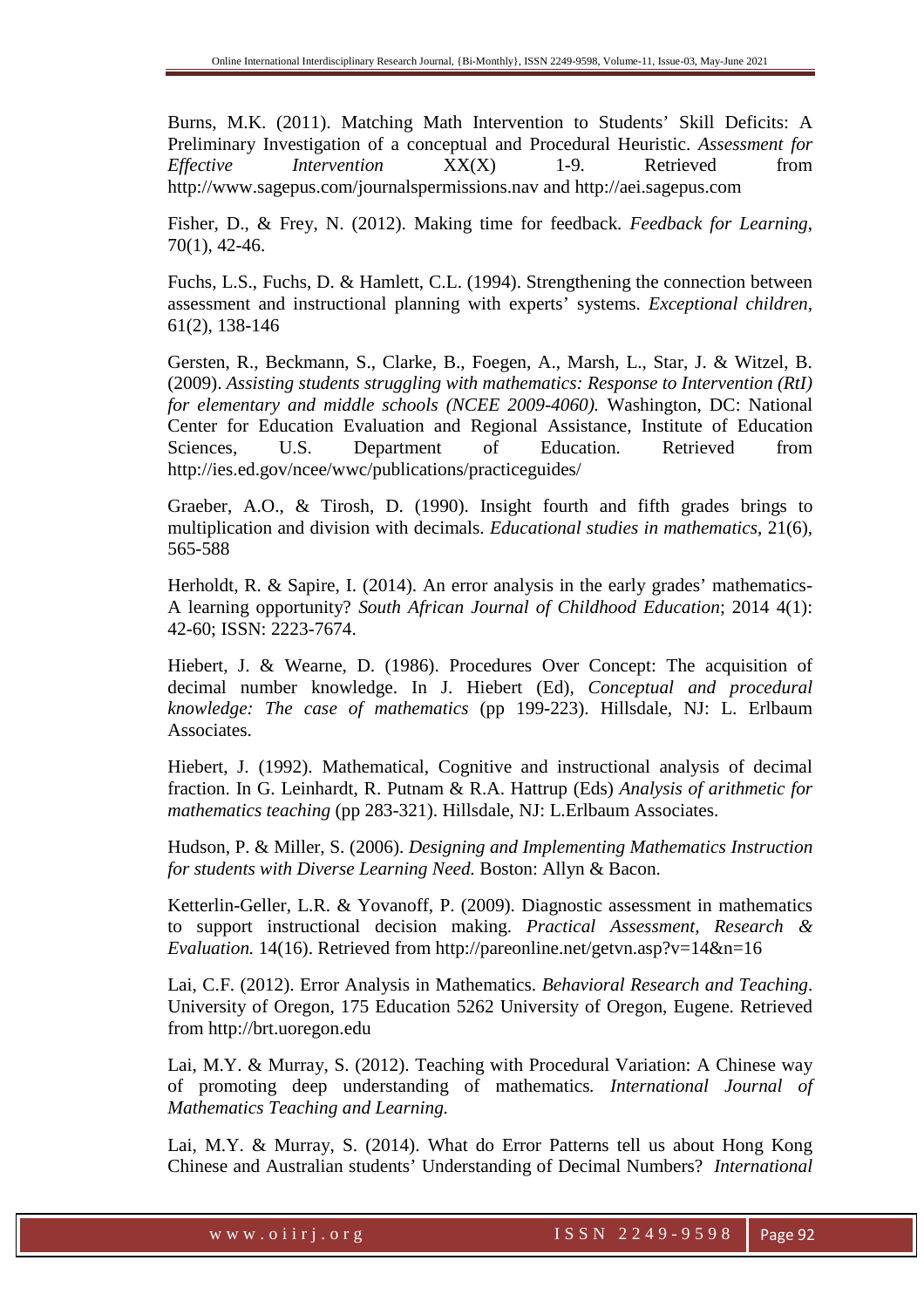*Journal for mathematics teaching and learning.*Retrieved from https://acuresearchbank.acu.edu.au/download/21f04e4d321077dc22de598d6b5de8a16 1497f535f4e74b34595a86b2d6f4540/556320/OA\_Lai\_2014\_What\_do\_error\_patterns \_tell\_us.pdf

Math Greek Mama (2016, August 24). 3 Types of Math Errors and How to prevent them. *MATH GREEK mama*. Retrieved from mathgreekmama.com/types-of-matherrors/.

McCall, C. A. (1999). *MATH COPUTATION DIFFICULTIES IN GRADE 7 AND 8 STUDENTS.* Doctoral thesis, University of Toronto.

Muthukrishnan, P., Kee, M.S., & Sidhu, G.K. (2009). Addition Error Patterns Among the Preschool Children. *International Journal of Instruction*, 12(2), 115-132. https://doi.org/10.29333/iji.2009.1228a

Newton, N. (2015). *Math Workshop in Action: Strategies for Grades K-5*. Publisher: Routledge, 2015; ISBN- 131766390X, 9781317663904

Nuraini, N.L.S., Cholofah, P.S. & Laksono, W.C. (2018). Mathematics Error in Elementary School: A Meta synthesis Study. *Advances in social science, Education*  and Humanities Research (ASSEHR), Volume 244, 1<sup>st</sup> International Conference on Early Childhood and Primary Education (ECPE 2018). Retrieved from http://creativecommons.org/licenses/by-nc/4.0/

Peterson, D. (2018, February 5). How Can I Stop Making Careless Mistakes? *The math doctors.org*. Retrieved from https://www.themathdoctors.org/how-com-i-stopmaking-careless-mistakes/

Riccomini, P.J. (2014). Identifying and using error patterns to inform instruction for students struggling in mathematics. *Webinar series, Region 14 state support Team.* 

Riccomini, P.J. (2016, January 28). *How To Use Math Error Analysis To Improve Instruction*. [Power Point Slides] Presented in *Webinar: Error analysis to inform instruction*. Retrieved from https://fdocuments.in/document/how-to-use-ath-erroranalysis-to-improve-instruction-how-to-use-math-error-analysis.html

Riccomini, P.J. 2005. Identification and remediation of systematic error patterns in subtraction. *Learning Disability Quarterly, 28(3)*: 233-242.

Rittle-Johnson, B., Siegler, R.S., & Alibali, M.W. (2001). Developing conceptual understanding and procedural skill in mathematics: An iterative process. *Journal of Educational Psychology, 93(2)*, 346-362

Salvia, J. & Ysseldyke, J.E. (2004). *Assessment (9th ed.)*. Boston: Houghton Mifflin company

Sarwadi, H.R.H. & Shahrill, M. (2014). Understanding Students' Mathematical Errors and Misconceptions: The Case of Year 11 Repeating Students. *International Scientific Publications and Consulting Services (ISPACS). Volume 2014,* Year 2014 Article ID matre-00051, 10 pages. Retrieved from www.ispacs.com.com/metr.